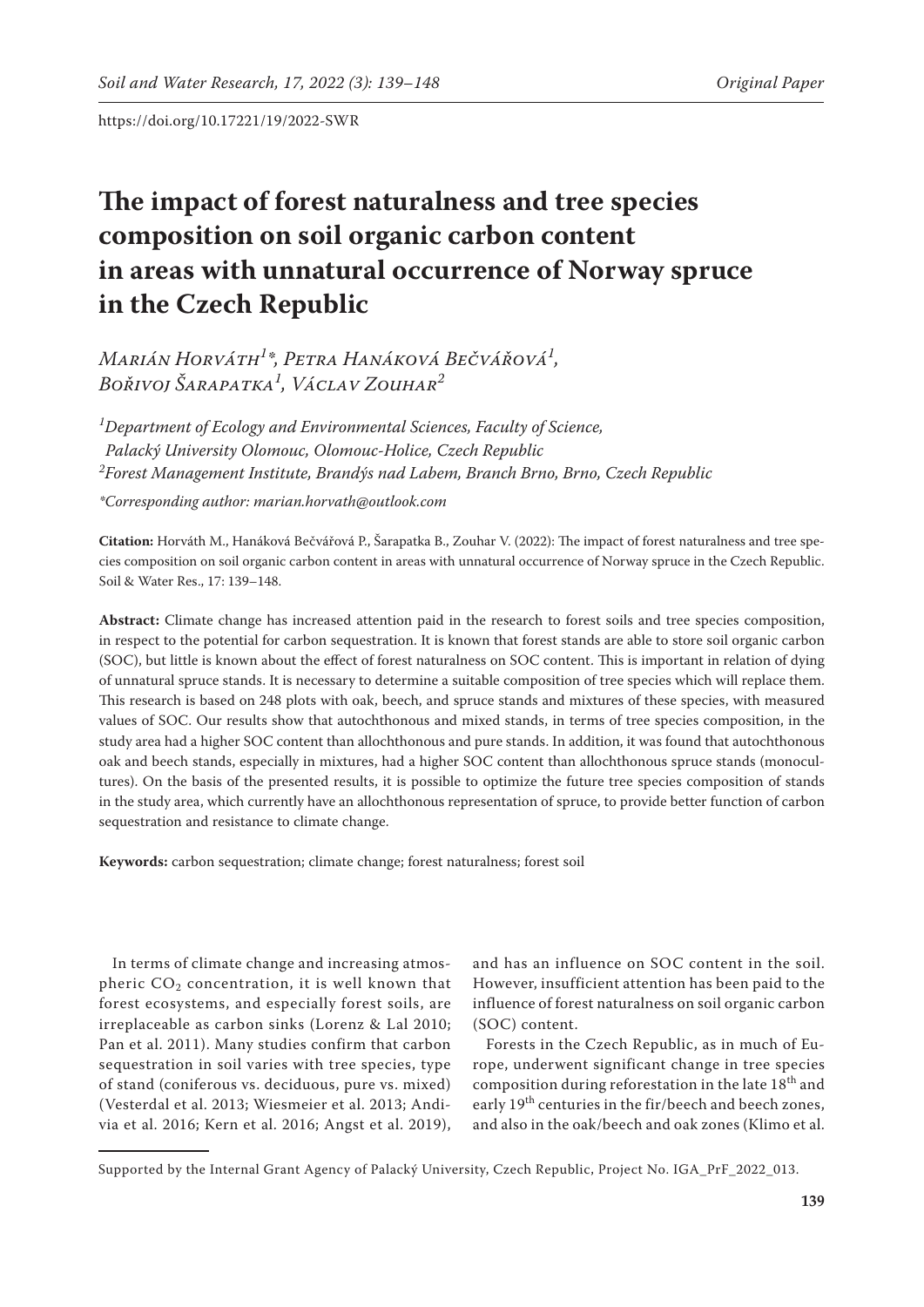2000). This includes forest vegetation zones in our study area, where oak and beech occur naturally and dominate in natural tree species composition. Natural tree species composition in these locations was replaced by spruce monocultures in a number of cases. This conversion related to intensive forest management practices and the economic benefits of spruce wood. Spruce monocultures thus became common on sites unsuitable and unnatural for the species (Spiecker et al. 2004; Ammer et al. 2008; Löf et al. 2010), forcing out the site-natural tree species, primarily beech, oak and other broadleaf trees.

The Czech Republic is currently facing a problem of large-scale dying of spruce stands (monocultures) grown on sites unnatural to them. The population of Norway spruce is dying due to a cumulation of negative factors relating to unsuitable conditions for growth and also the onset of the effects of climate change. Therefore, spruce stands grown on unnatural sites and at unnatural altitudes are the most affected, mainly in lower forest vegetation zones (Pretzsch & Ďurský 2002). Allochthonous spruce stands are already dying as premature stands, aged around 40–50 years, and will not live to felling age. Due to the size of the areas on which these allochthonous spruce stands are grown, it is necessary to find suitable composition of tree species which can replace these monocultures, fulfil all the functions of the forest (Hilmers et al. 2020), including carbon sequestration. Many authors focus on determining optimal composition of tree species in forest stands in the context of anticipated climate change and impact, and of carbon sequestration. Some authors agree that mixed stands with major representation of broadleaf tree species

will play a very important role in carbon sequestration, especially at lower and mid elevation (Čermák et al. 2004; Hlásny et al. 2011), where spruce stands are currently grown. At the same time, emphasis will also be placed on near-natural tree species composition of stands and natural distribution of tree species, which are considered as potential factors for viability with regard to climate change (Schwab et al. 2022). Forest naturalness is a closely related and also potentially interesting characteristic, in the context of climate change, and especially in terms of carbon sequestration potential.

In this research we hypothesized that: (1) forest naturalness has an influence on SOC content, (2) mixed and pure stands differ in SOC content, (3) main tree species of stand has an influence on SOC content, (4) a more detailed division to type of stands differ in SOC content.

## **MATERIAL AND METHODS**

**Description of study area.** For our research we used data from 248 monitoring plots from a database of forest typology complied by the Forest Management Institute (FMI) in Brandýs nad Labem between 1956–2004 (Figure 1). The size of selected circular monitoring plots varied in the range of 400 to 500 m<sup>2</sup> . Monitoring plots were located within an elevation range of 250–680 m a.s.l., which corresponds to a range of  $1<sup>st</sup>-4<sup>th</sup>$  forest vegetation zone (FVZ). The FVZ expresses the relationship of climate, site and species composition of forest community and is usually used for evaluation of the natural zonal area (occurrence) of a given tree species. In this re-



Figure 1. Location of the study area and monitoring plots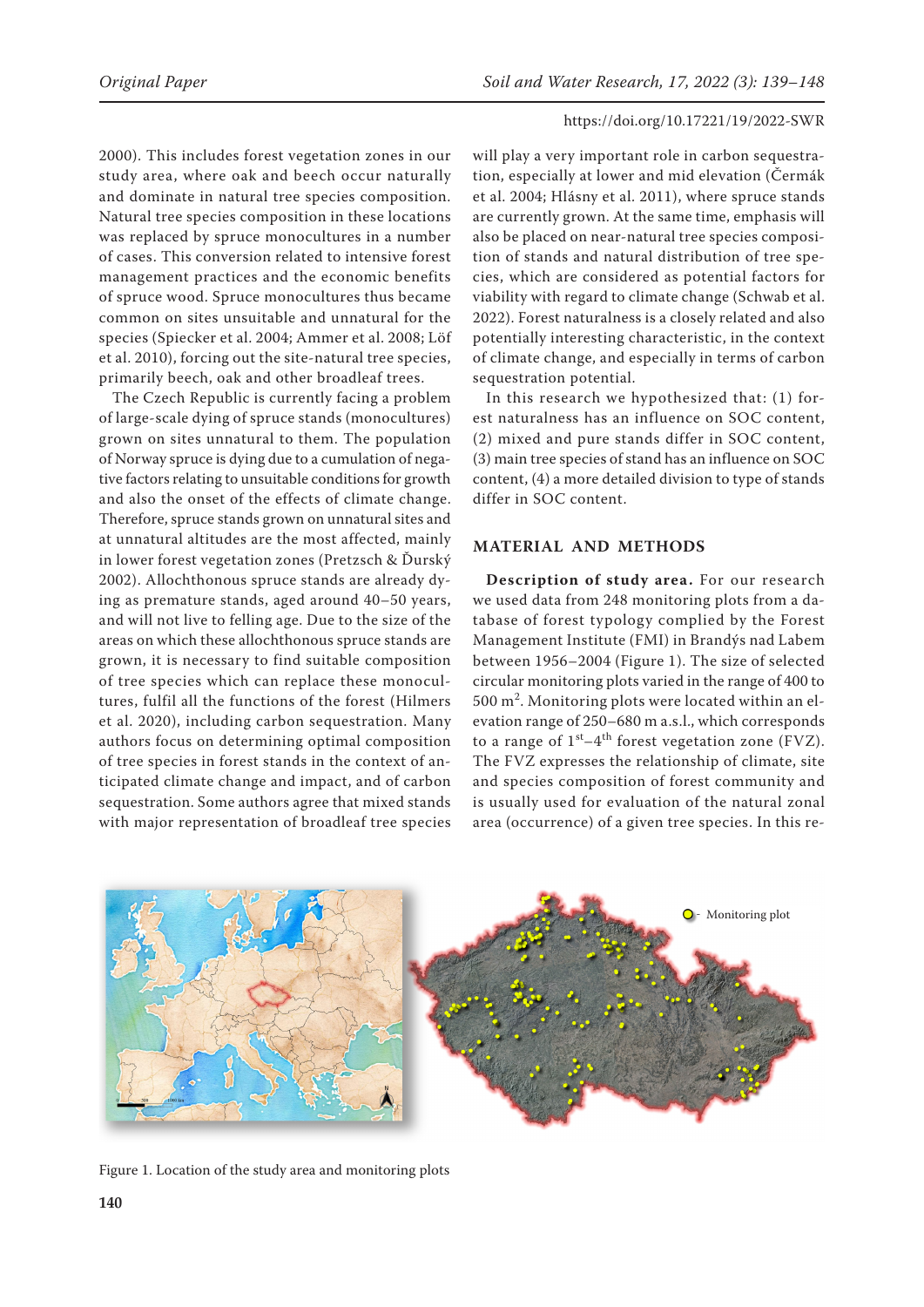search FVZ is used in relation to regional scenarios for predicted impact of climate change within the Czech Republic by 2030 (Čermák et al. 2004), where changes in distribution and composition of tree species, especially Norway spruce, are stated in individual FVZs. It is predicted that Norway spruce will not be able to survive in lower forest vegetation zones. The locations of our research monitoring plots were selected with respect to areas of allochthonous spruce monocultures. Mean annual air temperature in these locations fluctuates around 7.3 °C (a range of 6.03–8.33 °C) and mean annual precipitation is around 677 mm (a range of 479.6–1129.6 mm) (for more details see [Table S1 i](https://www.agriculturejournals.cz/publicFiles/402069.pdf)n Electronic Supplementary Material (ESM)).

According to the World Reference Base (IUSS Working Group WRB 2015), soil conditions on the monitoring plots relate to the soil groups of Cambisols (187 samples), Podzols (6 samples), Stagnosols (17 samples), Luvisols (9 samples), Leptosols (20 samples), Gleysols (1 sample) and Retisols (8 samples). The dominant soil group is Cambisols, the prevalent humus form is moder. The thickness of O horizons ranges from 1 to 35 cm (with a mean of 4 cm), while A horizons range from 1 to 37 cm (with a mean of 9 cm). Both studied soil horizons were represented in all soil pits.

**Soil sampling, determination of soil organic carbon.** Soil samples were taken from the organic soil horizon (O horizon), which included all three layers – OL (litter), OF (fragmented) and OH (humus), and from the surface mineral soil horizon (A horizon) in soil pits. Each soil pit was established in the central parts of the monitoring plot. For this reason, the soil samples taken are considered representative. One soil pit was established on each monitoring plot, and the O and the A soil horizons were distinguished by a field FMI specialist with relevant experience of pedology, according to appropriate and current internal methodology at the time. Soil samples from both studied soil horizons were homogenized and subsequently analyzed in the soil science laboratory at FMI in Brandýs nad Labem.

For determination of SOC, the chromo-sulfuric compound oxidation method (wet method) was used, which was accompanied by titration of Mohr's salt and later with hydroquinone (Walkley & Black 1934; Zbíral et al. 2011). SOC stock were calculated for both studied horizons, according to this formula Marek et al. (2011):

$$
SOC = T \times BD \times SOC \quad (*) \tag{1}
$$

where:

SOC – soil organic carbon content (t/ha);

T – the thickness of horizon (cm);

BD – the bulk density  $(g/cm)$ ;

SOC (%) – percentage of soil organic carbon.

Values of bulk density were part of the methodology according to Marek et al. (2011) and were determined as part of the physical analysis of soils.

**Stand description.** Forest management practices were applied in all studied stands. All monitoring plots had been forest-covered for several generations. A dataset of 248 investigated plots includes type of stand, based on the percentage of the main tree species (Macků 2012) – Norway spruce (*Picea abi*es L.H. Karst.), Pedunculate oak (*Quercus robur* L.) and European beech (*Fagus sylvatica* L.), as described in more detail in Table 1. Within mixed stands, admixed and interspersed tree species are also represented, such as Scots pine, White poplar, European ash, European larch and Silver fir, in addition to the main tree species. The age of the studied stands ranges from 15–185 years, but the average is 96 years. Mature stands predominate.

**Definition of degree of naturalness (forest naturalness).** Concerning naturalness, forest typology was used when setting the degree of naturalness of forest stands. This was based on comparison of actual species composition at the level of potential natural vegetation by the FMI method. The natural tree species composition is derived from the model composition for classification units (forest sites type) of the FMI Typological System (Macků 2012). Forest sites type is based on a part of forest including all original geobiocenosis with homogenous ecological or growth conditions and with explicit amplitude of potential autochthonous and allochthonous tree species production (Macků 2012). The forest type is characterized by a dominant species combination of phytocenosis, soil properties, habitat and potential yield class of the tree species.

The degree of naturalness is a categorical variable and it may reach values in the range of 0–6. Individual degrees of naturalness are described in Table 2. Such a detailed division would require a larger number of samples (stands). Therefore, the degree of naturalness was amalgamated into two groups: mostly autochthonous vegetation (stands) – with a degree of naturalness of 4–6, and mostly allochthonous vegetation (stands) – with a degree of naturalness

**141**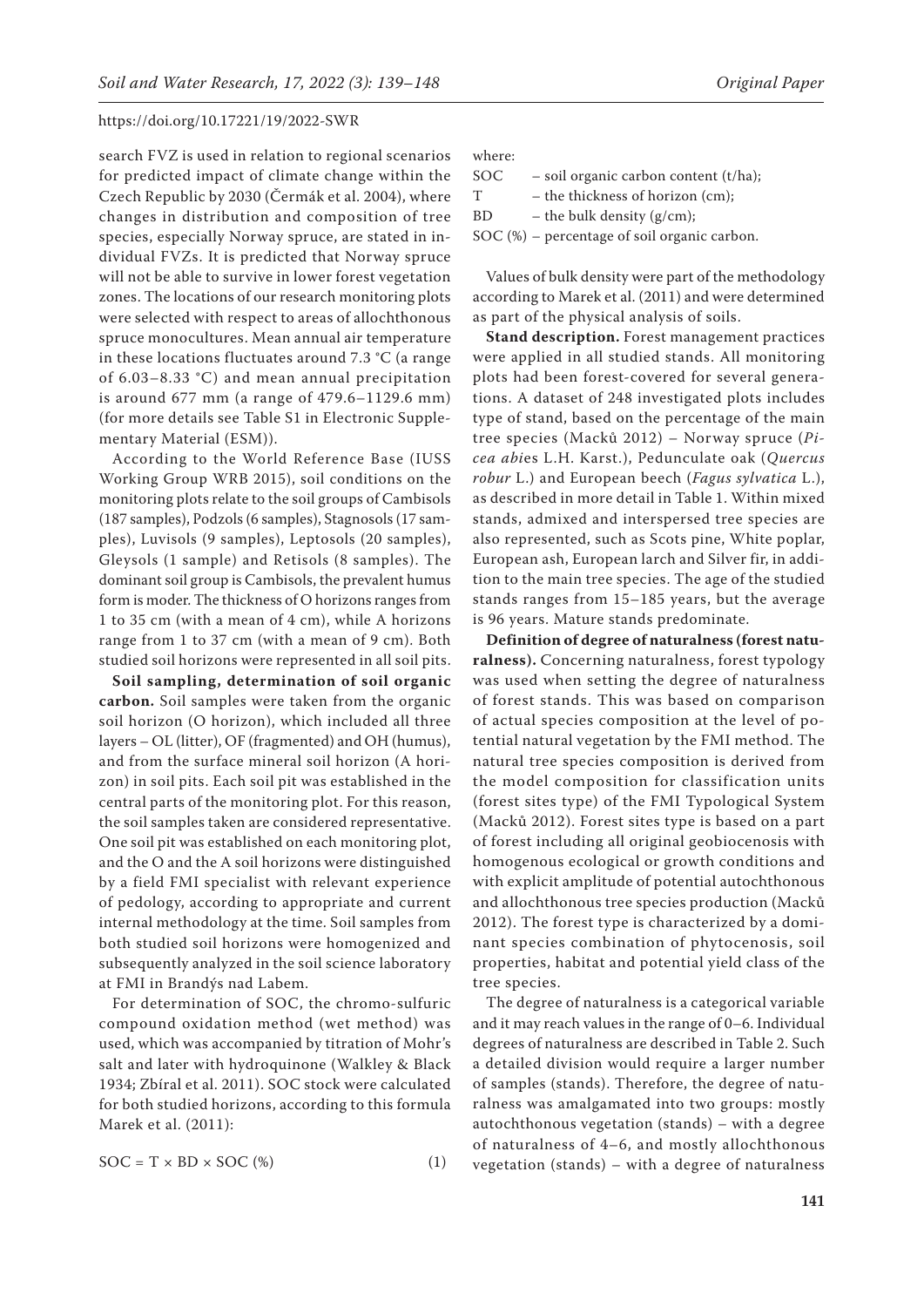| Abbreviation<br>of type of stand | Forest<br>naturalness | Main tree species                        | Representation<br>of main<br>tree species | Representation<br>of other<br>tree species                | Mixture<br>type | No. of<br>samples |
|----------------------------------|-----------------------|------------------------------------------|-------------------------------------------|-----------------------------------------------------------|-----------------|-------------------|
| AL SP<br>91-100%                 | AL – allochthonous    | $SP - Norway$ spruce                     | pure<br>$(91 - 100\%)$                    |                                                           | pure            | 91                |
| <b>AU OAK</b><br>91-100%         |                       | AU - autochthonous OAK - Pedunculate oak | pure<br>$(91 - 100\%)$                    |                                                           | pure            |                   |
| AU OAK<br>71-90%                 |                       | AU – autochthonous OAK – Pedunculate oak | dominant<br>$(71 - 90\%)$                 | interspersed<br>$(up to 10\%)$                            | mixed           | 94                |
| <b>AU OAK</b><br>$31 - 70%$      |                       | AU – autochthonous OAK – Pedunculate oak | major<br>and basic<br>$(31 - 70\%)$       | admixed (up to 30%)<br>and interspersed<br>$(up to 10\%)$ | mixed           |                   |
| <b>AU BE</b><br>91-100%          | AU - autochthonous    | BE – European beech                      | pure<br>$(91 - 100\%)$                    |                                                           | pure            |                   |
| AU BE<br>71-90%                  | AU - autochthonous    | BE – European beech                      | dominant<br>$(71 - 90\%)$                 | interspersed<br>$(up to 10\%)$                            | mixed           | 63                |
| AU BE<br>$31 - 70%$              | AU – autochthonous    | BE – European beech                      | major<br>and basic<br>$(31 - 70\%)$       | admixed (up to 30%)<br>and interspersed<br>$(up to 10\%)$ | mixed           |                   |

#### Table 1. Description of studied types of stands

of 0–3, for the sake of simplification. This simplified division of forest naturalness into 2 groups is used in all analyzes, and is then interpreted throughout the article.

**Statistical analysis.** Descriptive statistics, especially median, variance and interquartile range, were used to describe the dataset. Data normality was verified by a Shapiro-Wilk test. The data normality condition was not met for values of SOC (t/ha) in both soil horizons. Therefore, the log-transformation was conducted.

The existence of influence of selected categorical variables on the dependent quantitative variable (SOC) and statistical differences were tested using analysis of variance (ANOVA) and Duncan's multiple comparison test. All tests were performed at 5% level of significance.

Statistical analysis was conducted in STATISTICA software Version 13 (TIBCO Software Inc. Palo Alto, USA).

## **RESULTS**

**O – organic soil horizon.** Analysis of variance (ANOVA) proved significant influence of forest naturalness on SOC content  $(F = 43.34; P < 0.001)$ . Significant difference between naturalness groups 0–3 and 4–6 was detected, whereas a higher SOC content was found in group 0–3 with a median of 10.40 t per ha. In group 4–6 a median value of SOC was only 5.65 t/ha (Figure 2).

In addition to forest naturalness, the influence of mixture type (pure vs. mixed stands) on SOC content  $(F = 15.77; P < 0.001)$  and significant differ-

Table 2. Description of degrees of naturalness established by Forest Management Institute in Brandýs nad Labem

| Degree   | Designation | Description                              | Naturalness category | No. of samples |  |
|----------|-------------|------------------------------------------|----------------------|----------------|--|
| $\Omega$ | unsuitable  | introduced tree species                  |                      |                |  |
|          | very low    | mostly unsuitable composition            |                      | 91             |  |
| 2        | low         | rather unsuitable composition            | allochthonous        |                |  |
| 3        | medial      | culture forest – appropriate composition |                      |                |  |
| 4        | high        | mostly natural composition               |                      |                |  |
| 5        | very high   | near natural composition                 | autochthonous        | 157            |  |
| 6        | exceptional | natural composition                      |                      |                |  |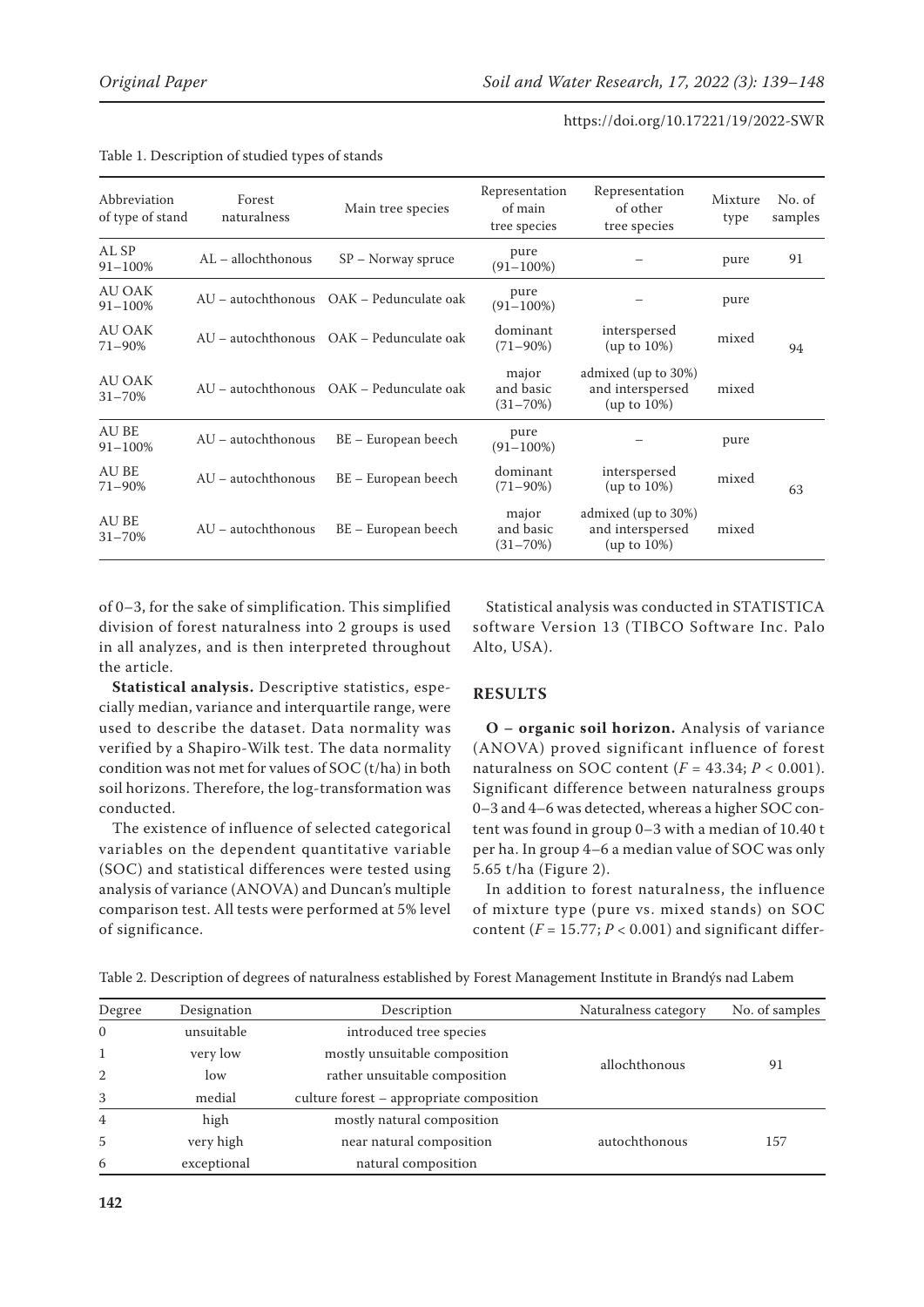ence between pure and mixed stands were proven. In pure stands, a higher SOC content was detected, with a median of 8.85 t/ha, whereas in mixed stands the median value was only 5.33 t/ha (Figure 3A).

The influence of main tree species (beech, oak, spruce) in stands on SOC content was also proven  $(F = 21.68; P < 0.001)$ . Significant differences were detected between beech and spruce (*P* < 0.001) and between oak and spruce (*P* < 0.001) stands. Beech and oak stands did not differ significantly  $(P > 0.05)$ in SOC content. The significantly highest SOC content was found in spruce stands, with a median of 10.40 t/ha. On the other hand, the lowest SOC content was detected in beech stands, with a median of 5.43 t/ha (Figure 3B).

Based on the findings mentioned above, stands were divided into types of stand. The influence of type of stand on SOC content was proven  $(F = 8.07)$ ; *P* < 0.001). A significant difference in SOC content between types of stand was also detected. It can be stated that all types of stand differed significantly from AL SP 91–100% in SOC content. When oak types of stand were compared with AL SP 91–100% stands, it was noticeable that the highest SOC content was demonstrated in AL SP 91–100%, with a median of 10.40 t/ha (Figure 4A). No significant differences in SOC content were found between oak types of stand (Table 3), although SOC content decreases with increasing percentage representation of oak. When beech types of stand were compared with AL SP 91–100% stands, it was also proven that



the highest SOC content was demonstrated in AL SP 91–100% (Figure 4B). The second highest content of SOC (after AL SP 91–100% stands) was detected in AU BE 91–100% stands, with a median of 6.58 t/ha (Figure 4B). In beech types of stand significant difference was found in SOC content between AU BE 91–100% and AU BE 71–90% stands (Table 4).

**A – surface mineral horizon.** As in the O horizon a significant influence of forest naturalness on SOC content was also proven in the A horizon  $(F = 27.34;$  $P < 0.001$ ) and a significant difference ( $P < 0.001$ ) was detected between naturalness groups 0–3 and 4–6. Significantly higher content of SOC was detected in the 4–6 group with a median of 30.61 t/ha, while in the 0–3 group the median value was only 19.07 t/ha (Figure 2). It is an opposite trend to that in the O horizon.



Figure 2. Variation of soil organic carbon (SOC) content in the O – organic and A – surface mineral soil horizons in relation to naturalness category

Figure 3. Variation of soil organic carbon (SOC) content in the O – organic and A – surface mineral soil horizons in relation to mixture type (A) and main tree species of stands (B)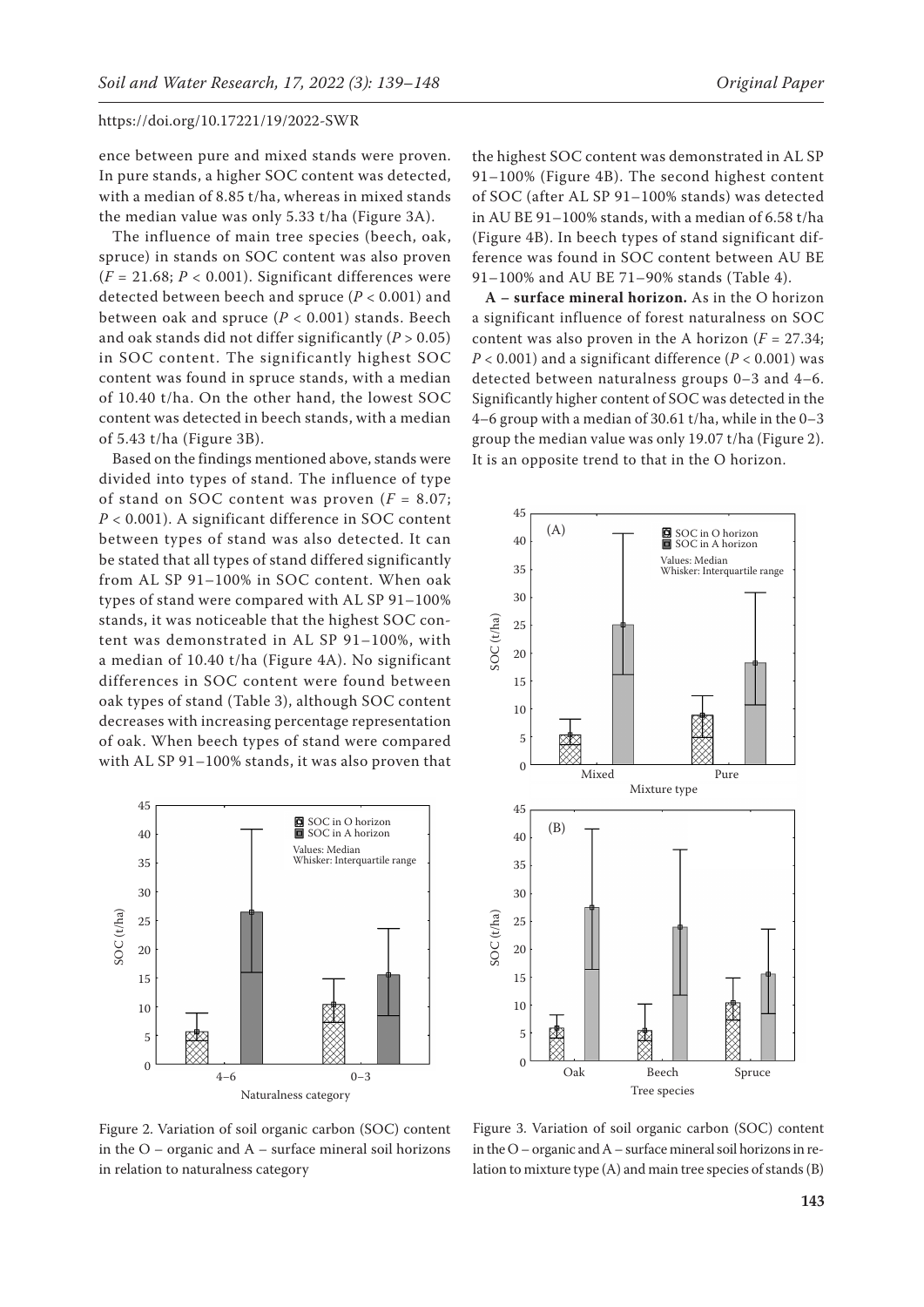

Figure 4. Comparisons of soil organic carbon (SOC) content in the  $O -$  organic and  $A -$  surface mineral soil horizons for oak and spruce (A) and beech and spruce (B) types of stand

For explanation of stand types abbreviations see Table 1

## https://doi.org/10.17221/19/2022-SWR

Also, in the A horizon, the influence of mixture type (pure × mixed) on SOC content was proven (*F* = 7.44; *P* < 0.007). Significant difference between pure and mixed stands was demonstrated. A higher content of SOC was detected in mixed stands, with a median of 31.02 t/ha, than in pure stands, with a median of 23.95 t/ha (Figure 3A). This is also an opposite trend to that in the O horizon.

Besides the aforementioned, a significant influence of tree species (beech, oak, spruce) on SOC content was also evident, with significant differences between beech and spruce (*P* < 0.001) and between oak and spruce (*P* < 0.001) stands. Beech and oak stands did not differ significantly  $(P > 0.05)$  in SOC content, as in the O horizon. The significantly highest content of SOC was detected in oak stands (median value 32.04 t/ha), and the lowest in spruce stands (median value 19.07 t/ha) (Figure 3B).

As in the O horizon, a significant influence of type of stand on SOC content (*F* = 5.90; *P* < 0.001) with significant differences proven between them in the A horizon. When oak types of stand were compared with AL SP 91–100% stands, it was found that all oak types of stand differ significantly from AL SP 91–100% stands (Table 3). The highest content of SOC was detected in AU OAK 71–90% stands, with a median of 33.63 t/ha (Figure 4A). On the other hand, the lowest content of SOC in this comparison was found in AL SP 91–100% stands, with a median of 15.55 t/ha. This trend is opposite to that in the O horizon. When beech types of stand were compared with AL SP 91–100% stands, significant difference was proven only between AU BE 91–100% stands and AL SP

| $\overline{\smile}$           |              | $\tilde{ }$   |               |               |
|-------------------------------|--------------|---------------|---------------|---------------|
| Abbreviation of type of stand | AL SP        | <b>AU OAK</b> | <b>AU OAK</b> | <b>AU OAK</b> |
|                               | $91 - 100\%$ | $91 - 100\%$  | 71-90%        | $31 - 70\%$   |
| O horizon (SOC; $P < 0.05$ )  |              |               |               |               |
| AL SP 91-100%                 |              | 0.000057      | 0.000367      | 0.000335      |
| AU OAK 91-100%                | 0.000057     |               | ns            | <sub>ns</sub> |
| AU OAK 71-90%                 | 0.000367     | ns            |               | ns            |
| AU OAK 31-70%                 | 0.000335     | ns            | ns            |               |
| A horizon (SOC; $P < 0.05$ )  |              |               |               |               |
| AL SP 91-100%                 |              | 0.002865      | 0.000008      | 0.005654      |
| AU OAK 91-100%                | 0.002865     |               | ns            | ns            |
| AU OAK 71-90%                 | 0.000008     | ns            |               | ns            |
| AU OAK 31-70%                 | 0.005654     | ns            | ns            |               |

Table 3. Significant differences in soil organic carbon (SOC) content between oak types of stand and spruce type of stand in the O – organic and A – surface mineral soil horizons according to Duncan's multiple comparison test

For explanation of stand types abbreviations see Table 1; ns – non-significant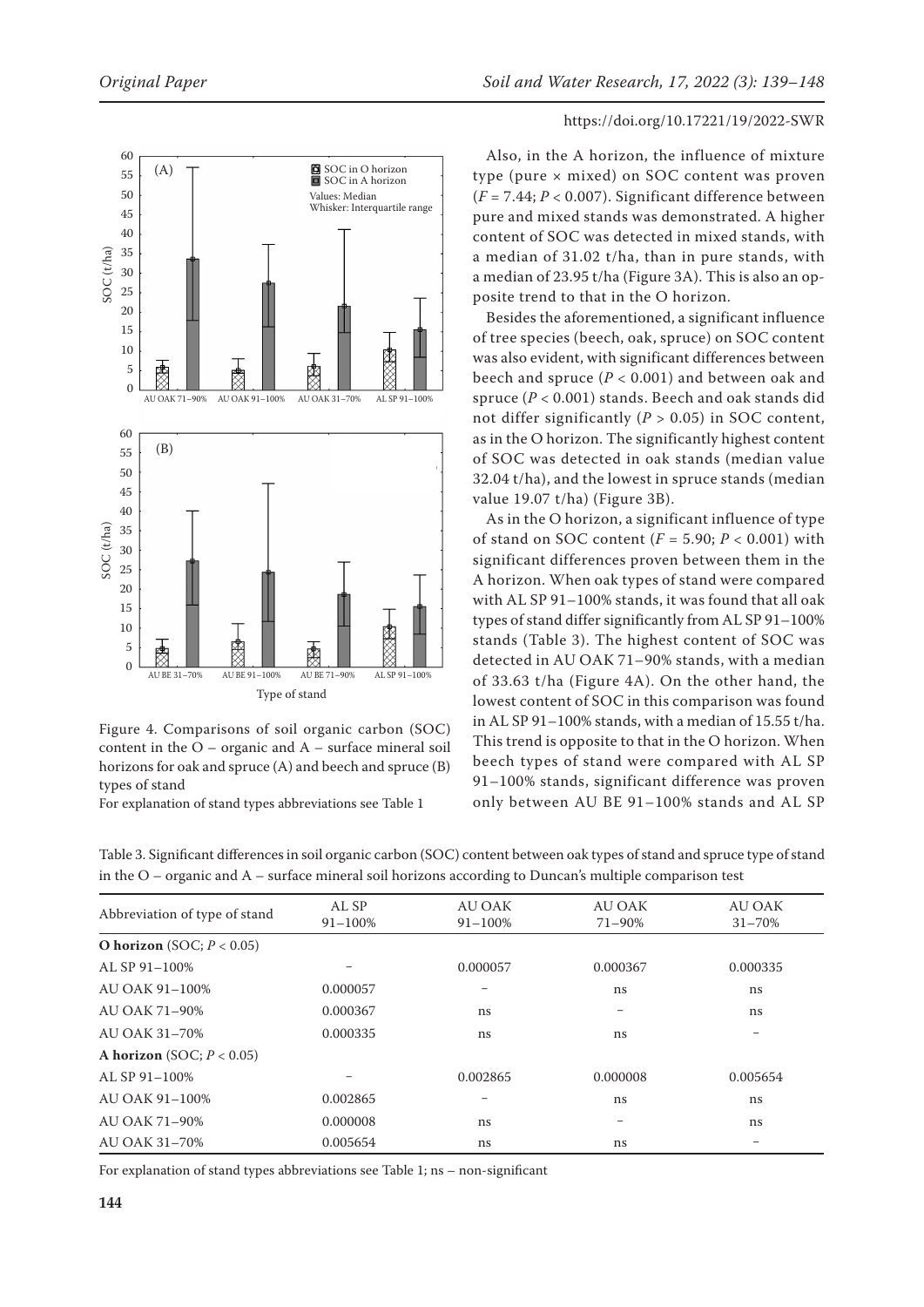| Table 4. Significant differences in soil organic carbon (SOC) content between beech types of stand and spruce type   |  |  |  |
|----------------------------------------------------------------------------------------------------------------------|--|--|--|
| of stand in the $O$ – organic and $A$ – surface mineral soil horizons according to Duncan's multiple comparison test |  |  |  |

| Abbreviation of              | AL SP       | AU BE        | AU BE       | AU BE      |
|------------------------------|-------------|--------------|-------------|------------|
| type of stand                | $91 - 100%$ | $91 - 100\%$ | $71 - 90\%$ | $31 - 70%$ |
| O horizon $(SOC; P < 0.05)$  |             |              |             |            |
| AL SP 91-100%                |             | 0.044032     | 0.000031    | 0.004125   |
| AU BE 91-100%                | 0.044032    |              | 0.026978    | ns         |
| AU BE 71-90%                 | 0.000031    | 0.026978     |             | ns         |
| AU BE 31-70%                 | 0.004125    | ns           | ns          |            |
| A horizon (SOC; $P < 0.05$ ) |             |              |             |            |
| AL SP 91-100%                |             | 0.042505     | ns          | ns         |
| AU BE 91-100%                | 0.042505    |              | ns          | ns         |
| AU BE 71-90%                 | ns          | ns           |             | ns         |
| AU BE 31-70%                 | ns          | ns           | ns          |            |

For explanation of stand types abbreviations see Table 1; ns – non-significant

91–100% stands (Table 4), although a decreasing trend in SOC content is noticeable in the following order: AU BE 31–70% > AU BE 91–100% > AU BE 71–90% > AL SP 91–100% stands. Differences between beech types of stand were not significant. The highest content of SOC in beech types of stand was detected in AU BE 31–70% stands, with a median value of 21.23 t/ha (Figure 4B). On the other hand, the lowest content of SOC in this comparison was found in AL SP 91–100% stands, as well as in oak types of stand.

#### **DISCUSSION**

Although many stands are not autochthonous in their species composition or on a certain site, almost no attention has been paid to the influence of forest naturalness on SOC content. Based on our results, it is possible to state that forest naturalness has an influence on SOC content in the study area. It was found that autochthonous stands have a higher SOC content than allochthonous stands in the A horizon (Figure 2). The opposite was found for the O horizon. It is possible to explain this by the difference in decomposition processes. Autochthonous stands are primarily broadleaf stands in the study area, and conditions for decomposition processes are optimal, decomposition is relatively rapid. This can relate to higher biological diversity and activity in the soil (Prescott 2002; Augusto et al. 2015). It is known that earthworms enable the transport of carbon from forest floor to mineral soil through bioturbation (Devliegher & Verstraete 1997; Reich et al. 2005; Frouz et al. 2009). In addition, it can be assumed that SOC is in permanent turnover as part of soil organic matter, and its sequestration is limited in the O horizon (Vesterdal et al. 2012). Allochthonous stands are primarily coniferous (spruce) in the study area, and conditions for decomposition processes are unsuitable. Decomposition is slower due to a considerable amount of litterfall (Hobbie et al. 2006). Therefore, SOC content in the O horizon is higher here, and only a small amount of SOC is transported to the A horizon (Mareschal et al. 2010; Lorenz & Sören 2019). Many studies (Jandl et al. 2007; Frouz et al. 2009; Rumpel & Kögel-Knabner 2011; Vesterdal et al. 2013) agree that carbon (SOC) should preferably be stored in deeper soil horizons, because the organic horizon is more vulnerable and more influenced by disturbance (e.g., cutting, fires, erosion), abiotic factors and also decomposition processes. Overall, the organic horizon is not suitable for long-term and stable carbon storage. Therefore, our research was focused primarily on SOC in the mineral horizon.

It was further found that mixed stands have a higher SOC content in the A horizon than pure stands (Figure 3A), which has also been proven by a number of authors (Andivia et al. 2016; Kern et al. 2016; Błońska et al. 2018; López-Marcos et al. 2018). This probably relates to the root system and litterfall (Finér et al. 2007), as it is known that deciduous stands have greater root biomass, thanks to which they have greater root litter as C input to the mineral soil horizon and can induce a greater accumulation of carbon (Andivia et al. 2016). The opposite trend was found in the O horizon (Figure 3A). This closely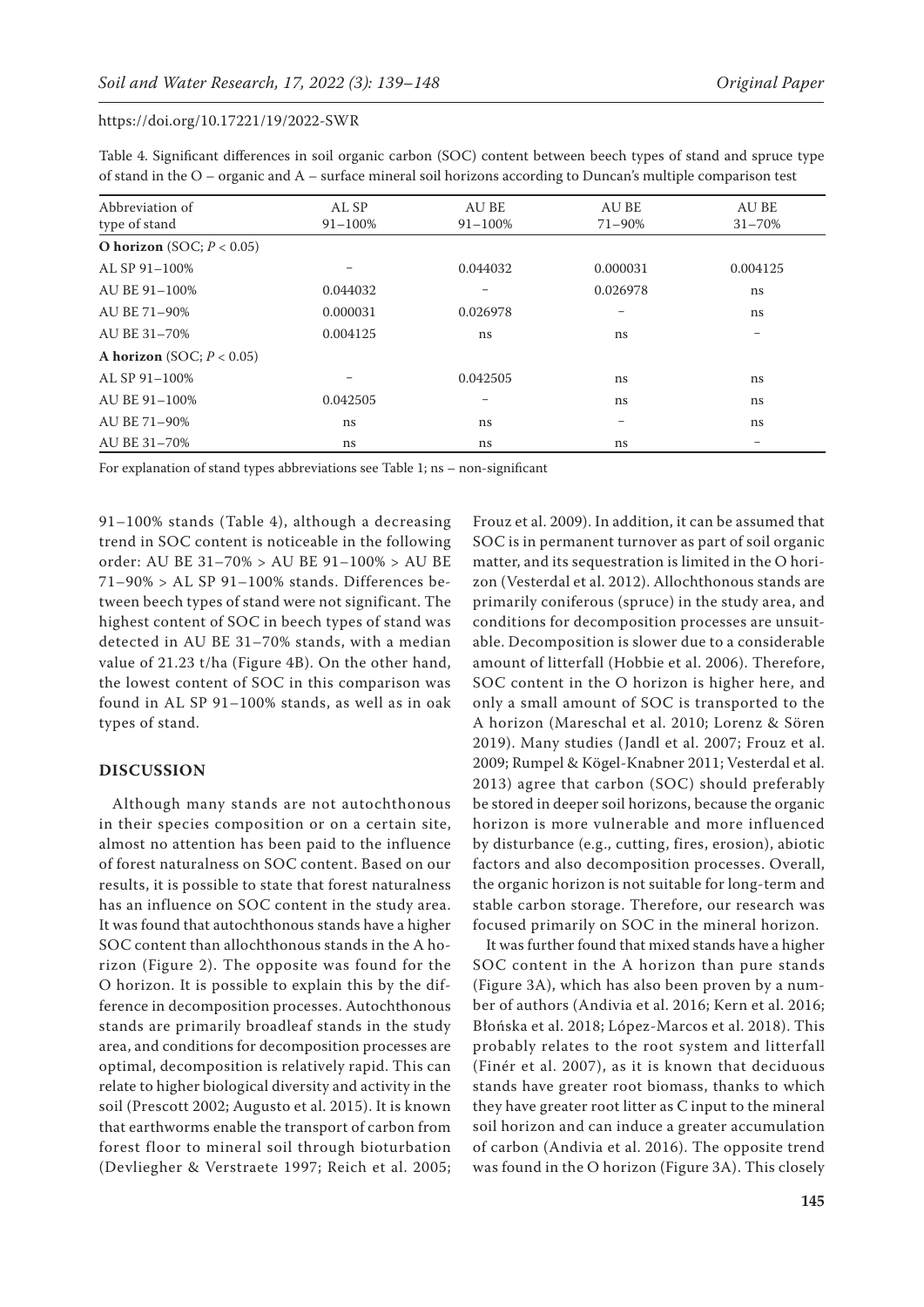relates to a considerable amount of litterfall and slower decomposition. Based on these results, it is possible to state that mixed stands are more suitable for carbon sequestration than pure stands in the study area, because they store more SOC in the A horizon. However, it is necessary to bear in mind, that it is not possible to state that mixed stands, in general, are the most suitable in terms of carbon sequestration, because it is known that Norway spruce stands, especially in higher altitudes, can sequester a large amount of SOC (Kern et al. 2016; Bojko & Kabala 2017; Jonard et al. 2017; Bečvářová et al. 2018).

In our research an increasing trend of SOC in spruce < beech < oak tree species was proven in the A horizon (Figure 3B). This result is interesting, because many studies agree that spruce stands have a higher stock of SOC in the mineral soil horizon than beech stands (Gurmesa et al. 2013; Andivia et al. 2016). This could relate to forest naturalness, because these spruce stands are allochthonous (unsuitable elevation and sites). On the other hand, there are studies which confirm our results (Vesterdal et al. 2008; Frouz et al. 2009; Mareschal et al. 2010). This is often in relation to the root biomass. According to Finér et al. (2007), fine root biomass is greater under beech than under conifers. Root systems of spruce have a preference especially for forest floors (Puhe 2003). Likewise the diversity, abundance and activity of earthworms, which are known for their incorporation of material from forest floor into deeper soil horizons (Devliegher & Verstraete 1997), is lower in spruce stands than in beech or oak stands (Schelfhout 2010). In the O horizon, an almost opposite trend of SOC was detected for beech ≤ oak < spruce tree species, compared with the A horizon (Figure 3B). Similar results were found in other studies (Frouz et al. 2009; Gurmesa et al. 2013; Andivia et al. 2016). These findings are not groundbreaking, confirming some results of other authors, but they are important for the study area, because they provide information about SOC content in the studied horizons under stands with different main tree species. Oak stands (autochthonous stands in our study area) which have a higher SOC content in the A horizon than spruce stands (allochthonous stands in our study area), are more able to perform function of carbon sequestration.

In addition to the above, when comparing autochthonous oak stands with allochthonous spruce stands (monocultures) it was found that all oak types of stand have a higher SOC content in the A horizon than spruce stands (Figure 4A), whereas oak stands with admixed other tree species (AU OAK 71–90%) have

the highest SOC content of all oak types of stand. Pretzsch et al. (2013) discusses the benefits of growing oak in mixtures, specifically with beech, one of the benefits is that forests from these species are considered more tolerant to climatic effects and are expected to become important mixture under climate change. This is important when considering suitable stands to replace dying spruce stands in the context of carbon sequestration and climate change.

Similar results were achieved when autochthonous beech stands were compared with allochthonous spruce monocultures (AL SP 91–100%). Beech stands with basic and major representation of beech (AU BE 31–70%) have the highest SOC content in the A horizon in this comparison (Figure 4B). In beech stands, it was also proven that a mix of beech and other tree species is more suitable in term of carbon sequestration.

A substantial output of this research is the fact that mixed stands are more suitable for long-term and stable carbon sequestration than pure stands in the study area. It is also considered a key finding that autochthonous stands of oak and beech, are able to replace the dying allochthonous spruce stands, and can perform a better function of carbon sequestration in a same time.

## **CONCLUSION**

Our results show that forest naturalness (autochthonous oak and beech vs. allochthonous spruce stands), mixture type (mixed vs. pure stands), individual tree species, and in a more detailed breakdown also type of stand had an influence on SOC content. In terms of long-term and stable carbon sequestration, more attention during research was paid to the surface mineral horizon than the organic horizon.

Overall, from this research it is possible to state, that autochthonous and mixed stands in the study area (in a range of  $1<sup>st</sup>-4<sup>th</sup>$  forest vegetation zones) had a higher SOC content than allochthonous and pure stands, and are considered to be more suitable for carbon sequestration. A key finding is also the fact that autochthonous oak and beech stands, primarily in mixtures, are able to replace dying allochthonous spruce stands (monocultures) in the study area, while also providing better function of carbon sequestration and showing better resistance to climate change. These results can have practical application for silviculture practice and can contribute to the creation of adaptive strategies in the context of climate change.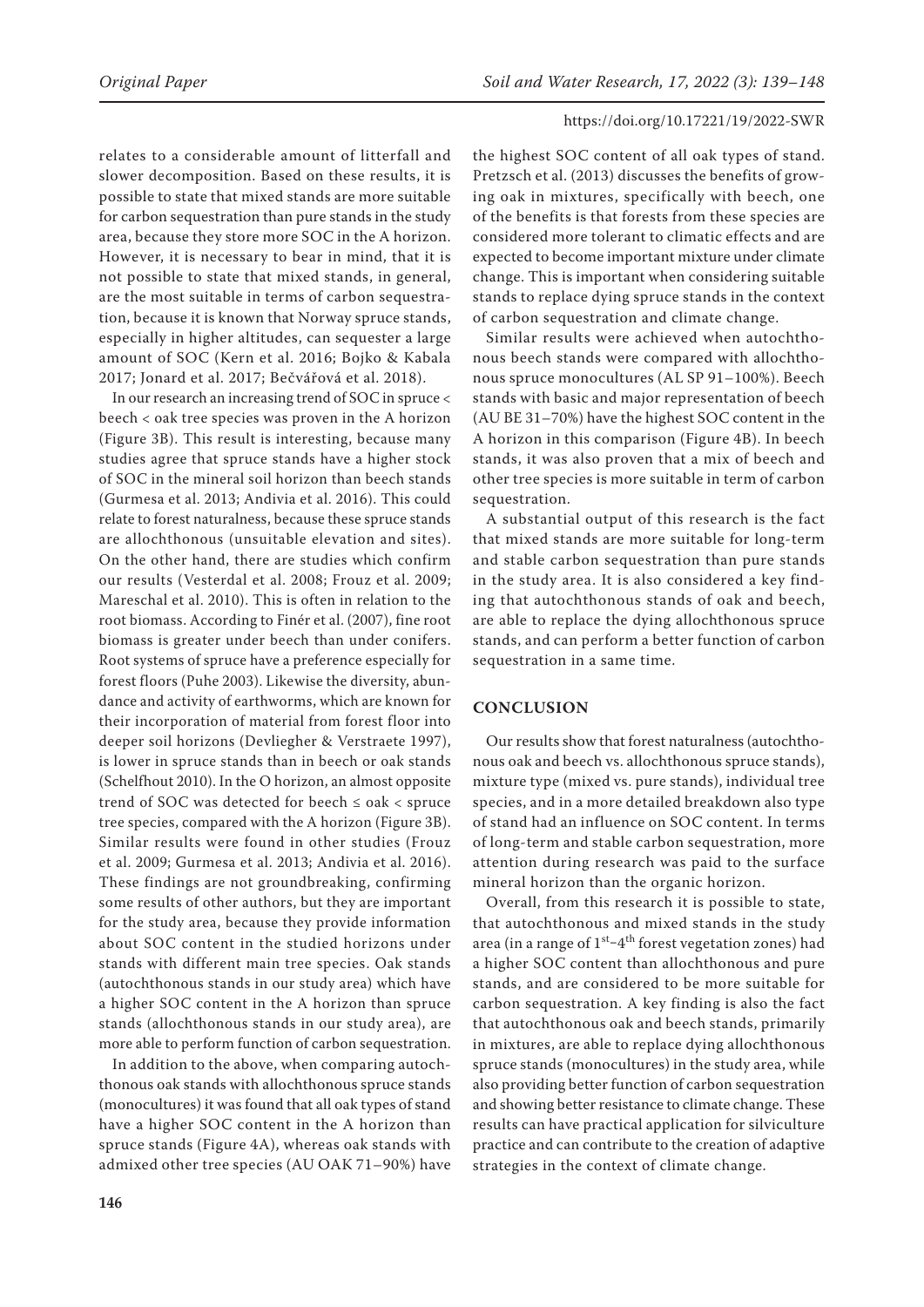**Acknowledgement:** The authors wish to thank the anonymous reviewers for their valuable and insightful comments for improvement of the manuscript. The team of authors, and Palacký University, thank the Forest Management Institute for providing data and I. and J. Leckie for linguistic proofreading of the text.

# **REFERENCES**

- Ammer C., Bickel E., Kölling C. (2008): Converting Norway spruce stands with beech – A review of arguments and techniques. Austrian Journal of Forest Science, 125: 3–26.
- Andivia E., Rolo V., Jonard M., Formánek P., Ponette Q. (2016): Tree species identity mediates mechanisms of top soil carbon sequestration in a Norway spruce and European beech mixed forest. Annals of Forest Science, 73: 437–447.
- Angst G., Mueller K.E., Eissenstat D.M., Trumbore S., Freeman K.H., Hobbie S.E., Chorover J., Oleksyn J., Reich P.B., Mueller C.W. (2019): Soil organic carbon stability in forests: Distinct effects of tree species identity and traits. Global Change Biology, 25: 1529–1546.
- Augusto L., De Schrijver A., Vesterdal L., Smolander A., Prescott C., Ranger J. (2015): Influences of evergreen gymnosperm and deciduous angiosperm tree species on the functioning of temperate and boreal forests. Biological Reviews of the Cambridge Philosophical Society, 90: 444–466.
- Bečvářová P., Horváth M., Šarapatka B., Zouhar V. (2018): Dynamics of soil organic carbon (SOC) content in stands of Norway spruce (*Picea abies*) in central Europe. iForest, 11: 734–742.
- Błońska E., Klamerus-Iwanb A., Lasotaa J., Grubaa P., Pachc M., Pretzsch H. (2018): What characteristics of soil fertility can improve in mixed stands of Scots pine and European beech compared with monospecific stands? Communications in Soil Science and Plant Analysis, 49: 237–247.
- Bojko O., Kabala C. (2017): Organic carbon pools in mountain soils – Sources of variability and predicted changes in relation to climate and land use changes. Catena, 149: 209–220.
- Čermák P., Jankovský L., Cudlín P. (2004): Risk evaluation of the climatic change impact on secondary Norway spruce stands as exemplified by the Křtiny Training Forest Enterprise. Journal of Forest Science, 50: 256–262.
- Devliegher W., Verstraete W. (1997): The effect of *Lumbricus terrestris* on soil in relation to plant growth: Effects of nutrient-enrichment processes (NEP) and gut-associated processes (GAP). Soil Biology and Biochemistry, 29: 341–346.
- Finér L., Helmisaari H.-S., Lõhmus K., Majdi H., Brunner I., Børja I., Eldhuset T., Goldbold D., Grebenc T.,

Konôpka B., Kraigher H., Möttönen M.-R., Ohasi M., Olekysen J., Ostonen I., Uri V., Vanguelovs E. (2007): Variation in fine root biomass of three European tree species: Beech (*Fagus sylvatica* L.), Norway spruce, (*Picea abies* L. Karst.), and Scots pine (*Pinus sylvestris* L.). Plant Biosystems, 141: 394–405.

- Frouz J., Pižl V., Cienciala E., Kalčík J. (2009): Carbon storage in post-mining forest soil, the role of tree biomass and soil bioturbation. Biogeochemistry, 94: 111–121.
- Gurmesa G.A., Schmidt I.K., Gundersen P., Vesterdal L. (2013): Soil carbon accumulation and nitrogen retention traits of four tree species grown in common gardens. Forest Ecology and Management, 309: 47–57.
- Hilmers T., Biber P., Knoke T., Pretzsch H. (2020): Assessing transformation scenarios pure Norway spruce to mixed uneven-aged forests in mountain areas. European Journal of Forest Research, 139: 567–584.
- Hlásny T., Pajtík J., Balázs B., Barcza Z., Turčáni M., Fabrika M., Sedmák R., Churkina G. (2011): Climate change impacts on growth and carbon balance of forests in Central Europe. Climate Research, 47: 219–236.
- Hobbie S.E., Reich P.B., Oleksyn J., Ogdahl M., Zytkowiak R., Hale C., Karolewski P. (2006): Tree species effects on decomposition and forest floor dynamics in a common garden. Ecology, 87: 2288–2297.
- IUSS Working Group WRB (2015): World Reference Base for Soil Resources 2014, Update 2015. International Soil Classification System for Naming Soils and Creating Legends for Soil Maps. World Soil Resources Reports No. 106. Rome, FAO.
- Jandl R., Lindner M., Vesterdal L., Bauwens B., Baritz R., Hagedorn F., Johnson D.W., Minkkinen K., Byrne K.A. (2007): How strongly can forest management influence soil carbon sequestration? Geoderma, 137: 253–268.
- Jonard M., Nicolas M., Caignet I., Ponette Q., Saenger A., Coomes D.A. (2017): Forest soils in France are sequestering substantial amounts of carbon. Science of the Total Environment, 574: 616–628.
- Kern N.V., Cremer M., Prietzel J. (2016): Soil organic carbon and nitrogen stocks under pure and mixed stands of European beech, Douglas fir and Norway spruce. Forest Ecology and Management, 367: 30–40.
- Klimo E., Kulhavý J., Hager H. (2000): Spruce Monocultures in Central Europe: Problems and Prospects. EFI Proceedings No. 33. Joensuu, European Forest Institute.
- Löf M., Bergquist J., Brunet J., Karlsson M., Welander N.T. (2010): Conversion of Norway spruce stands to broadleaved woodland-regeneration systems, fencing and performance of planted seedlings. Ecological Bulletins, 53: 165–174.
- Lorenz K., Lal R. (2010): Carbon Sequestration in Forest Ecosystems. Netherlands, Springer: 271–277.